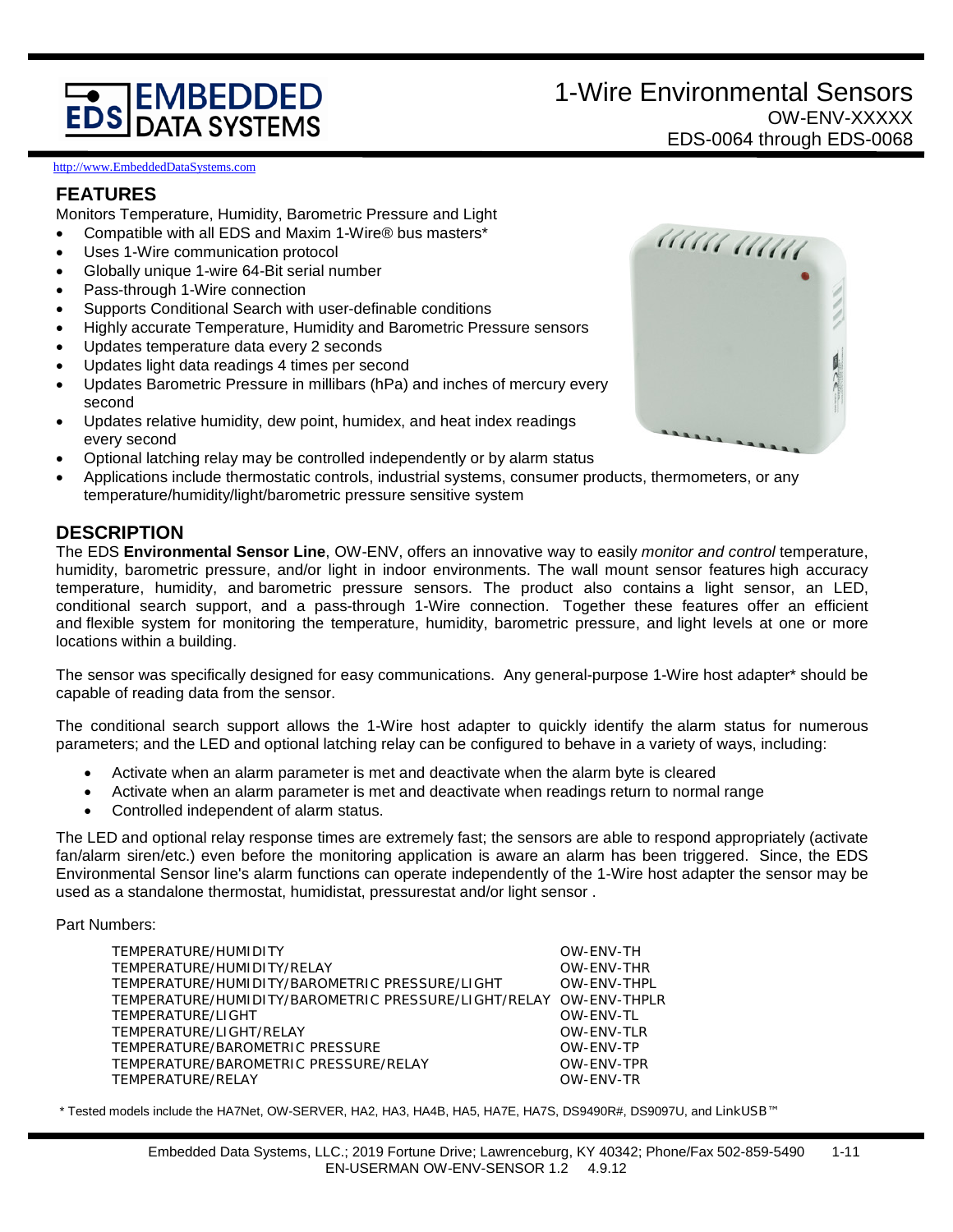## **INSTALLATION INSTRUCTIONS**

- 1. Remove the Lid of Enclosure Lightly depress against the two small (0.5"x 0.625") vented sections on the sides of the enclosure and pull the rear of the enclosure away from the front.
- 2. Inside will be a screw, which will later be used to secure the enclosure together. Set the screw aside until required.
- 3. Make certain the cables are not connected to power and the 1-Wire master.
- 4. Draw the 1-Wire network's insulated wires (commonly CAT5 twisted pair) from the within the mounting wall through the circular hole in the rear of the enclosure.
- 5. Mount the rear of the enclosure on the wall using the diagonal slots reserved for the screws.
- 6. A minimum of 3 wires (1-Wire Data, Power and Ground) is required. If the pass-through 1-Wire connection or the relay is being used additional wires will be necessary.
	- a. Strip 1/8" of the 1-Wire Data, Power and Ground wires
		- i. 1-Wire Data: screw-down terminals are labeled "OW" on the PCB, pin 3 on EDS products with RJ12 plugs/jacks and Blue wire on cabled EDS Sensors
		- ii. Ground<sup>[1](#page-1-0)</sup>: screw-down terminals are labeled "GND" on the PCB, pin 4 on EDS products with RJ12 plugs/jacks and White wire (previously Blue/White) on cabled EDS Sensors
		- iii. Power: screw-down terminals are labeled "PWR" on the PCB, pin 6 on the OW- $SERVER/HA7Net<sup>2</sup>$  $SERVER/HA7Net<sup>2</sup>$  $SERVER/HA7Net<sup>2</sup>$ , Pin 6 on the OW-TEMP-B3-12RA, and Orange wire on cabled EDS Sensors

G

- b. Securely attach 1-Wire Data, Ground (power and data) and Power to the corresponding screw-down terminals (see Fig 1.) on the 8 channel terminal block. If power is being derived from pin 6 on the OW-SERVER or HA7Net only the Data ground will be needed.
- 7. To use the Pass-Through terminals make the same connections to the second set (OW, GND, GND, PWR) of terminals on the 8 channel block.
- 8. Wiring the Relay When the relay function is populated on the

EDS Environmental Sensor there will be a 4 Channel screwdown terminal. The individual connections (C, NO, NC, GND)

**Fig 1. Screw-down terminals**

will be labeled on the PCB Board. Since, the relay is a latching relay NO and NC terminals have the opposing states. The screw-down labeled C is the connection for the power source of the NO & NC terminals.

| Rating  |                   |
|---------|-------------------|
| 30 VDC  | 1.0 A (resistive) |
| 110 VDC | 0.3 A (resistive) |
| 125 VAC | 0.5 A (resistive) |

 $\overline{a}$ 



<span id="page-1-0"></span> $1$  The 1-Wire Ground and Power Ground on the Environmental Sensor Product Line, OW-SERVER, and HA7Net are not isolated. Only 1 ground is needed as power is coming from the OW-SERVER or HA7Net.<br><sup>2</sup> To supply 5Volts the HA7Net must have the RJ12 jumper properly configured (see HA7Net PCB for details).

<span id="page-1-1"></span>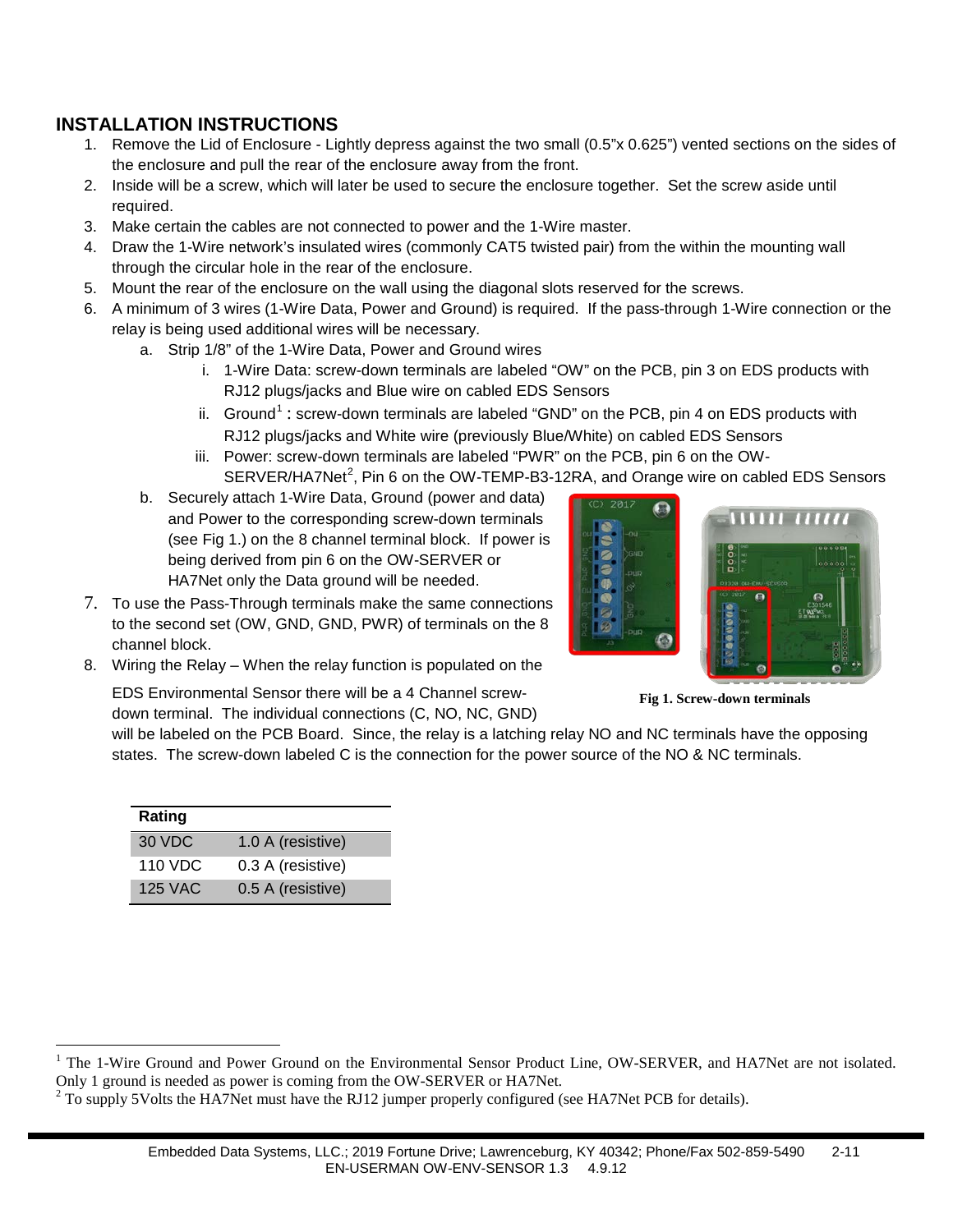## **MEMORY MAP**

Page 0

The memory consists of 3 pages of 32 bytes. Page 0 is the tag, page 1 and 2 contain operational data. Only page 2 can be written, pages 0 and 1 are read only.

Addr | b7 | b6 | b5 | b4 | b3 | b2 | b1 | b0 0 - 27 Tag R 28  $\begin{vmatrix} 2^3 & \end{vmatrix} 2^2 & \begin{vmatrix} 2^1 & \end{vmatrix} 2^0 & \begin{vmatrix} 2^3 & \end{vmatrix} 2^2 & \begin{vmatrix} 2^1 & \end{vmatrix} 2^0 & \begin{vmatrix} \end{vmatrix}$ Version, low  $\begin{vmatrix} \R \end{vmatrix}$ 29  $\begin{vmatrix} 2^3 & \end{vmatrix} 2^2 & \begin{vmatrix} 2^1 & \end{vmatrix} 2^0 & \begin{vmatrix} 2^3 & \end{vmatrix} 2^2 & \begin{vmatrix} 2^1 & \end{vmatrix} 2^0 & \begin{vmatrix} \end{vmatrix}$ Version, high  $\begin{vmatrix} \R \end{vmatrix}$ 30  $\begin{vmatrix} 2^7 & |2^6 & |2^5 & |2^4 & |2^3 & |2^2 & |2^1 & |2^0 & |$  ID, low R 31  $\begin{vmatrix} 2^{15} & |2^{14} & |2^{13} & |2^{12} & |2^{11} & |2^{10} & |2^9 & |2^8 & |$  ID, high R Page 1 Addr | b7 | b6 | b5 | b4 | b3 | b2 | b1 | b0  $32$   $\begin{vmatrix} 2^7 \end{vmatrix}$   $2^6$   $\begin{vmatrix} 2^5 \end{vmatrix}$   $2^4$   $\begin{vmatrix} 2^3 \end{vmatrix}$   $2^2$   $\begin{vmatrix} 2^1 \end{vmatrix}$   $2^0$   $\begin{vmatrix} 1$   $1$   $D$ , low  $\begin{vmatrix} R \end{vmatrix}$  $33$   $\begin{vmatrix} 2^{15} \end{vmatrix} 2^{14}$   $\begin{vmatrix} 2^{13} \end{vmatrix} 2^{12}$   $\begin{vmatrix} 2^{11} \end{vmatrix} 2^{10}$   $\begin{vmatrix} 2^{9} \end{vmatrix} 2^8$   $\begin{vmatrix} 2^8 \end{vmatrix}$  ID, high  $\begin{vmatrix} R \end{vmatrix}$ 34  $\begin{vmatrix} 2^3 & \end{vmatrix} 2^2 & \begin{vmatrix} 2^1 & \end{vmatrix} 2^0 & \begin{vmatrix} 2^{11} & \end{vmatrix} 2^{12} & \begin{vmatrix} 2^{13} & \end{vmatrix} 2^{14} & \begin{vmatrix} 2^{4} & \end{vmatrix}$ Temp, low R 35 s s s s s 2<sup>6</sup> 2<sup>5</sup> 2<sup>4</sup> Temp, high R  $36$   $2^3$   $2^2$   $2^1$   $2^0$   $2^{-1}$   $2^{-2}$   $2^{-3}$   $2^{-4}$  Humidity, low R 37  $\begin{vmatrix} s & s\end{vmatrix} s & s & s \end{vmatrix} s$  or  $\begin{vmatrix} 2^6 & s\end{vmatrix} 2^5$   $\begin{vmatrix} 2^4 & s\end{vmatrix}$  Humidity, high  $\begin{vmatrix} R & s\end{vmatrix}$ 38 2<sup>3</sup> 2<sup>2</sup> 2<sup>1</sup> 2<sup>0</sup> 2-1 2-2 2-3 2-4 Dew point, low R 39 s s s s s 2<sup>6</sup> 2<sup>5</sup> 2<sup>4</sup> Dew point, high R 40  $2^3$   $2^2$   $2^1$   $2^0$   $2^{-1}$   $2^{-2}$   $2^{-3}$   $2^{-4}$  Humidex, low R 41 s s s s s  $2^6$   $2^5$   $2^4$  Humidex, high R 42  $\begin{vmatrix} 2^3 & 2^2 & 2^1 & 2^0 & 2^{-1} & 2^{-2} & 2^{-3} & 2^{-4} \end{vmatrix}$  Heat index, low R 43 s s s s s  $\vert s \vert$  s  $\vert z^6 \vert$   $\vert z^5 \vert$   $\vert z^4 \vert$  Heat index, high R 44  $\left|2^{4}\right\rangle$   $\left|2^{5}\right\rangle$   $\left|2^{6}\right\rangle$   $\left|2^{7}\right\rangle$   $\left|2^{8}\right\rangle$   $\left|2^{9}\right\rangle$   $\left|2^{10}\right\rangle$   $\left|2^{11}\right\rangle$   $\left|{\sf BP\text{-}millibars}\right\rangle$   $\left|{\sf R}\right\rangle$ 45  $\begin{vmatrix} 2^4 & \end{vmatrix} 2^3$   $\begin{vmatrix} 2^2 & \end{vmatrix} 2^1$   $\begin{vmatrix} 2^0 & \end{vmatrix} 2^1$   $\begin{vmatrix} 2^{-1} & \end{vmatrix} 2^{2}$   $\begin{vmatrix} 2^{-3} & \end{vmatrix}$  BP - millibars  $\begin{vmatrix} \text{R} \end{vmatrix}$ 46 s 2<sup>11</sup> 2<sup>10</sup> 2<sup>9</sup> 2<sup>8</sup> 2<sup>7</sup> 2<sup>6</sup> 2<sup>5</sup> BP - millibars R 47  $\begin{vmatrix} 2^{\cdot 4} & \end{vmatrix} 2^{\cdot 5}$   $\begin{vmatrix} 2^{\cdot 6} & \end{vmatrix} 2^{\cdot 7}$   $\begin{vmatrix} 2^{\cdot 8} & \end{vmatrix} 2^{\cdot 9}$   $\begin{vmatrix} 2^{\cdot 10} & \end{vmatrix} 2^{\cdot 11}$   $\begin{vmatrix} BP-inHg \end{vmatrix}$ 48  $\begin{vmatrix} 2^4 & \end{vmatrix} 2^3$   $\begin{vmatrix} 2^2 & \end{vmatrix} 2^1$   $\begin{vmatrix} 2^0 & \end{vmatrix} 2^1$   $\begin{vmatrix} 2^{-1} & \end{vmatrix} 2^{2}$   $\begin{vmatrix} 2^{-3} & \end{vmatrix}$ BP – in Hg 49 s 2<sup>11</sup> 2<sup>10</sup> 2<sup>9</sup> 2<sup>8</sup> 2<sup>7</sup> 2<sup>6</sup> 2<sup>5</sup> BP – inHg R 50 2<sup>7</sup> 2<sup>6</sup> 2<sup>5</sup> 2<sup>4</sup> 2<sup>3</sup> 2<sup>2</sup> 2<sup>1</sup> 2<sup>0</sup> Light - Lux R 51 2<sup>15</sup> 2<sup>14</sup> 2<sup>13</sup> 2<sup>12</sup> 2<sup>11</sup> 2<sup>10</sup> 2<sup>9</sup> 2<sup>8</sup> Light - Lux R  $52$   $\begin{vmatrix} 2^{23} \end{vmatrix}$   $\begin{vmatrix} 2^{22} \end{vmatrix}$   $\begin{vmatrix} 2^{20} \end{vmatrix}$   $\begin{vmatrix} 2^{19} \end{vmatrix}$   $\begin{vmatrix} 2^{18} \end{vmatrix}$   $\begin{vmatrix} 2^{17} \end{vmatrix}$   $\begin{vmatrix} 2^{16} \end{vmatrix}$   $\begin{vmatrix} 1 \ \end{vmatrix}$  Light - Lux  $\begin{vmatrix} R \end{vmatrix}$ 53 LED Rly Relay / LED State R 54 Hdex low **Hdex** high DP low  $\overline{DP}$  high  $\overline{Hum}$  low  $\overline{Hum}$ high Tmp low Tmp high Alarm states  $\vert R \vert$ 55 Light low Light high BP-hg low BP-hg high BP-mb low BP-mb high H Index low H Index high Alarm states R 56 2<sup>7</sup> 2<sup>6</sup> 2<sup>5</sup> 2<sup>4</sup> 2<sup>3</sup> 2<sup>2</sup> 2<sup>1</sup> 2<sup>0</sup> Seconds counter 1 R  $\frac{1}{2^{15}}$   $\frac{1}{2^{14}}$   $\frac{1}{2^{13}}$   $\frac{1}{2^{12}}$   $\frac{1}{2^{11}}$   $\frac{1}{2^{10}}$   $\frac{1}{2^9}$   $\frac{1}{2^8}$  Seconds counter 1  $\frac{1}{2^{23}}$   $\frac{1}{2^{22}}$   $\frac{1}{2^{21}}$   $\frac{1}{2^{20}}$   $\frac{1}{2^{19}}$   $\frac{1}{2^{18}}$   $\frac{1}{2^{17}}$   $\frac{1}{2^{16}}$  Seconds counter 1  $\frac{1}{2^{31}}$   $\frac{1}{2^{30}}$   $\frac{2^{29}}{2^{28}}$   $\frac{1}{2^{27}}$   $\frac{1}{2^{26}}$   $\frac{1}{2^{25}}$   $\frac{1}{2^{24}}$  Seconds counter 1

> Embedded Data Systems, LLC.; 2019 Fortune Drive; Lawrenceburg, KY 40342; Phone/Fax 502-859-5490 3-11 EN-USERMAN OW-ENV-SENSOR 1.3 4.9.12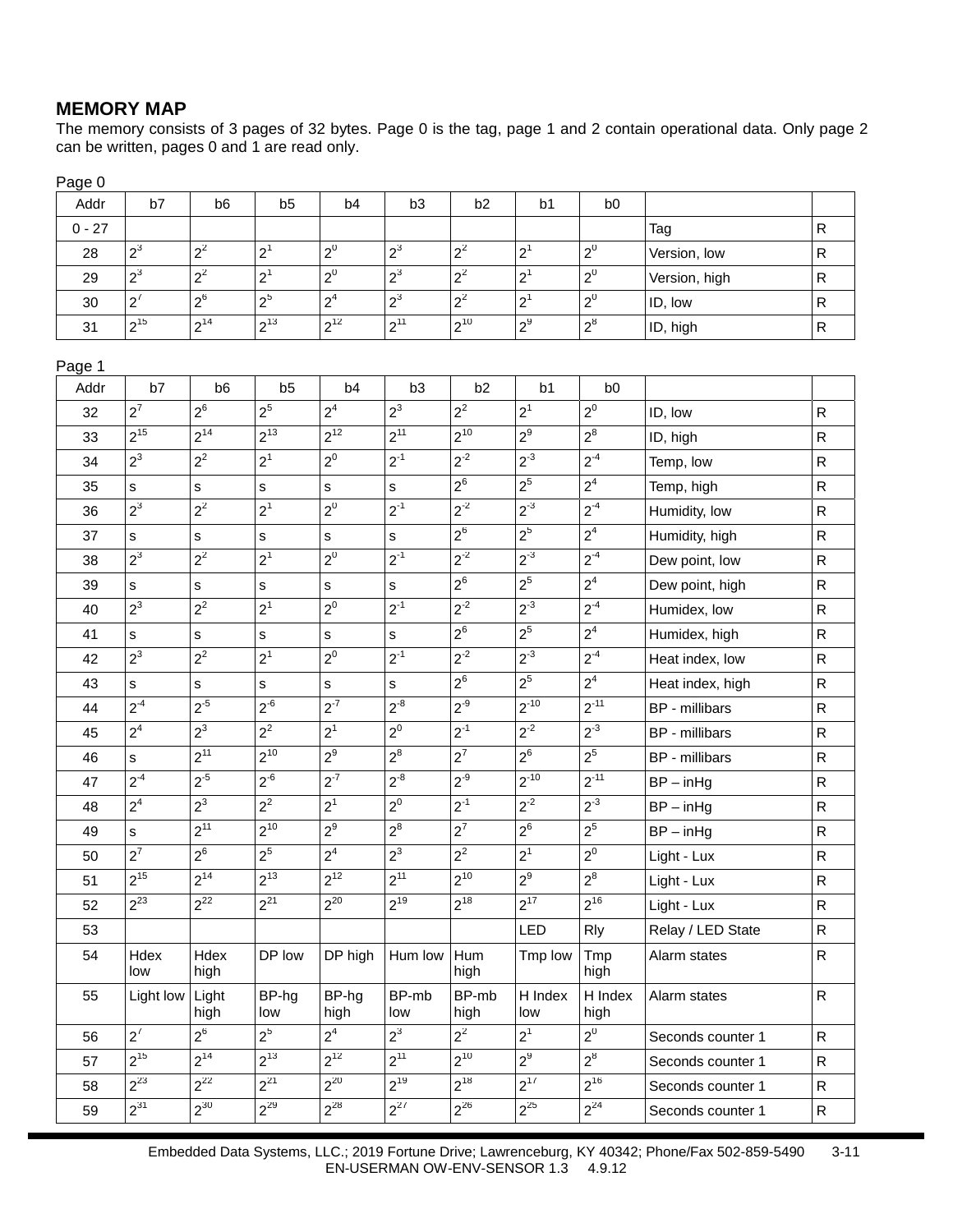| 60 | $\sqrt{2}$ | $\sim 6$  | nЭ        | Ωí        | റാ                   | $\sim$    | $\sim$ | ึ∾                     | ⊧Seconds counter 2 |  |
|----|------------|-----------|-----------|-----------|----------------------|-----------|--------|------------------------|--------------------|--|
| Q1 | $\sim$ 15  | $\sim$ 14 | $\sim$ 13 | $\sim$ 12 | $\sim$ <sup>11</sup> | $\sim$ 10 | ົດ9    | -ი8                    | Seconds counter 2  |  |
| 62 | $\sim$ 23  | $\sim$ 22 | $n^{21}$  | $\sim$ 20 | $\sim$ 19            | $\sim$ 18 | 0.17   | $\mathsf{\Omega}^{16}$ | Seconds counter 2  |  |
| 63 | $\sim$ 31  | $\sim$ 30 | $\sim$ 29 | $\sim$ 28 | $n^{27}$             | 26        | 25     | $\Omega$ <sup>24</sup> | Seconds counter 2  |  |

| Addr | b7             | b <sub>6</sub> | b <sub>5</sub> | b <sub>4</sub> | b <sub>3</sub> | b <sub>2</sub> | b <sub>1</sub> | b <sub>0</sub>  |                          |           |
|------|----------------|----------------|----------------|----------------|----------------|----------------|----------------|-----------------|--------------------------|-----------|
| 64   | Hdex<br>low    | Hdex<br>high   | DP low         | DP high        | Hum low        | Hum<br>high    | Tmp low        | Tmp<br>high     | Conditional search       | <b>RW</b> |
| 65   | Light low      | Light<br>high  | BP-hg<br>low   | BP-hg<br>high  | BP-mb<br>low   | BP-mb<br>high  | H Index<br>low | H Index<br>high | Conditional search       | <b>RW</b> |
| 66   | $2^s$          | $2^6$          | $2^5$          | 2 <sup>4</sup> | $2^3$          | $2^2$          | $2^1$          | $2^0$           | Tmp alm high             | <b>RW</b> |
| 67   | $2^{s}$        | $2^6$          | $2^5$          | 2 <sup>4</sup> | $2^3$          | $2^2$          | $2^1$          | $2^0$           | Tmp alm low              | <b>RW</b> |
| 68   | $2^s$          | $2^6$          | $2^5$          | 2 <sup>4</sup> | $2^3$          | $2^2$          | $2^1$          | $2^0\,$         | Hum alm high             | <b>RW</b> |
| 69   | $2^s$          | $2^6$          | $2^5$          | 2 <sup>4</sup> | $2^3$          | $2^2$          | 2 <sup>1</sup> | $2^0$           | Hum alm low              | <b>RW</b> |
| 70   | $2^s$          | $2^6$          | 2 <sup>5</sup> | 2 <sup>4</sup> | $2^3$          | $2^2$          | $2^1$          | $2^0$           | DP alm high              | <b>RW</b> |
| 71   | $2^s$          | $2^6$          | $2^5$          | 2 <sup>4</sup> | $2^3$          | $2^2$          | 2 <sup>1</sup> | $2^0$           | DP alm low               | <b>RW</b> |
| 72   | $2^s$          | $2^6$          | $2^5$          | 2 <sup>4</sup> | $2^3$          | $2^2$          | 2 <sup>1</sup> | $2^0$           | Humidex alm high         | <b>RW</b> |
| 73   | $2^{\rm s}$    | $2^6$          | $2^5$          | 2 <sup>4</sup> | $2^3$          | $2^2$          | $2^1$          | $2^0$           | Humidex alm low          | <b>RW</b> |
| 74   | $2^s$          | $2^6$          | $2^5$          | 2 <sup>4</sup> | $2^3$          | $2^2$          | 2 <sup>1</sup> | $2^0$           | Heat indx alm high       | <b>RW</b> |
| 75   | $2^s$          | $2^6$          | $2^5$          | 2 <sup>4</sup> | $2^3$          | $2^2$          | 2 <sup>1</sup> | $2^0$           | Heat indx alm low        | <b>RW</b> |
| 76   | $2^{-4}$       | $2^{-5}$       | $2^{-6}$       | $2^{-7}$       | $2^{-8}$       | $2^{-9}$       | $2^{-10}$      | $2^{-11}$       | BP - millibars alm high  | <b>RW</b> |
| 77   | 2 <sup>4</sup> | $2^3$          | $2^2$          | $2^1$          | $2^0$          | $2^{-1}$       | $2^{-2}$       | $2^{-3}$        | BP - millibars alm high  | <b>RW</b> |
| 78   | s              | $2^{11}$       | $2^{10}$       | $2^9$          | $2^8$          | $2^7$          | $2^6$          | $2^5$           | BP - millibars alm high  | <b>RW</b> |
| 79   | $2^{-4}$       | $2^{-5}$       | $2^{-6}$       | $2^{-7}$       | $2^{-8}$       | $2^{-9}$       | $2^{-10}$      | $2^{-11}$       | $BP$ – millibars alm low | <b>RW</b> |
| 80   | 2 <sup>4</sup> | $2^3$          | $2^2$          | $2^1$          | $2^0$          | $2^{-1}$       | $2^{-2}$       | $2^{-3}$        | BP - millibars alm low   | <b>RW</b> |
| 81   | s              | $2^{11}$       | $2^{10}$       | $2^9$          | $2^8$          | $2^7$          | $2^6$          | $2^5$           | $BP$ – millibars alm low | <b>RW</b> |
| 82   | $2^{-4}$       | $2^{-5}$       | $2^{-6}$       | $2^{-7}$       | $2^{-8}$       | $2^{-9}$       | $2^{-10}$      | $2^{-11}$       | $BP - inHg$ alm high     | <b>RW</b> |
| 83   | 2 <sup>4</sup> | $2^3$          | $2^2$          | $2^1$          | $2^0$          | $2^{-1}$       | $2^{-2}$       | $2^{-3}$        | $BP - inHg$ alm high     | <b>RW</b> |
| 84   | s              | $2^{11}$       | $2^{10}$       | $2^9$          | $2^8$          | $2^7$          | $2^6$          | $2^5$           | $BP - inHg$ alm high     | <b>RW</b> |
| 85   | $2^{-4}$       | $2^{-5}$       | $2^{-6}$       | $2^{-7}$       | $2^{-8}$       | $2^{-9}$       | $2^{-10}$      | $2^{-11}$       | $BP - inHg$ alm low      | <b>RW</b> |
| 86   | 2 <sup>4</sup> | $2^3$          | $2^2$          | 2 <sup>1</sup> | $2^0$          | $2^{-1}$       | $2^{-2}$       | $2^{-3}$        | $BP - inHg$ alm low      | <b>RW</b> |
| 87   | s              | $2^{11}$       | $2^{10}$       | $2^9$          | $2^8$          | $2^7$          | $2^6$          | $2^5$           | $BP - inHg$ alm low      | <b>RW</b> |
| 88   | $2^7$          | $2^6$          | 2 <sup>5</sup> | 2 <sup>4</sup> | $2^3$          | $2^2$          | $2^1$          | $2^0$           | Light - Lux alm high     | <b>RW</b> |
| 89   | $2^{15}$       | $2^{14}$       | $2^{13}$       | $2^{12}$       | $2^{11}$       | $2^{10}$       | $2^9$          | $2^8$           | $Light - Lux$ alm high   | <b>RW</b> |
| 90   | $2^{23}$       | $2^{22}$       | $2^{21}$       | $2^{20}$       | $2^{19}$       | $2^{18}$       | $2^{17}$       | $2^{16}$        | Light - Lux alm high     | <b>RW</b> |
| 91   | $2^7$          | $2^6$          | $2^5$          | 2 <sup>4</sup> | $2^3$          | $2^2$          | 2 <sup>1</sup> | $2^0$           | $Light - Lux$ alm low    | <b>RW</b> |
| 92   | $2^{15}$       | $2^{14}$       | $2^{13}$       | $2^{12}$       | $2^{11}$       | $2^{10}$       | $2^9$          | $2^8$           | Light - Lux alm low      | <b>RW</b> |
| 93   | $2^{23}$       | $2^{22}$       | $2^{21}$       | $2^{20}$       | $2^{19}$       | $2^{18}$       | $2^{17}$       | $2^{16}$        | Light - Lux alm low      | <b>RW</b> |
| 94   |                |                |                |                | L1             | L <sub>0</sub> | R1             | R <sub>0</sub>  | Relay / LED Function     | <b>RW</b> |
| 95   |                |                |                |                |                |                | LED            | <b>Rly</b>      | Relay / LED State        | <b>RW</b> |

\* If the relay is not populated the bits pertaining to the Relay Function and LED State should be ignored.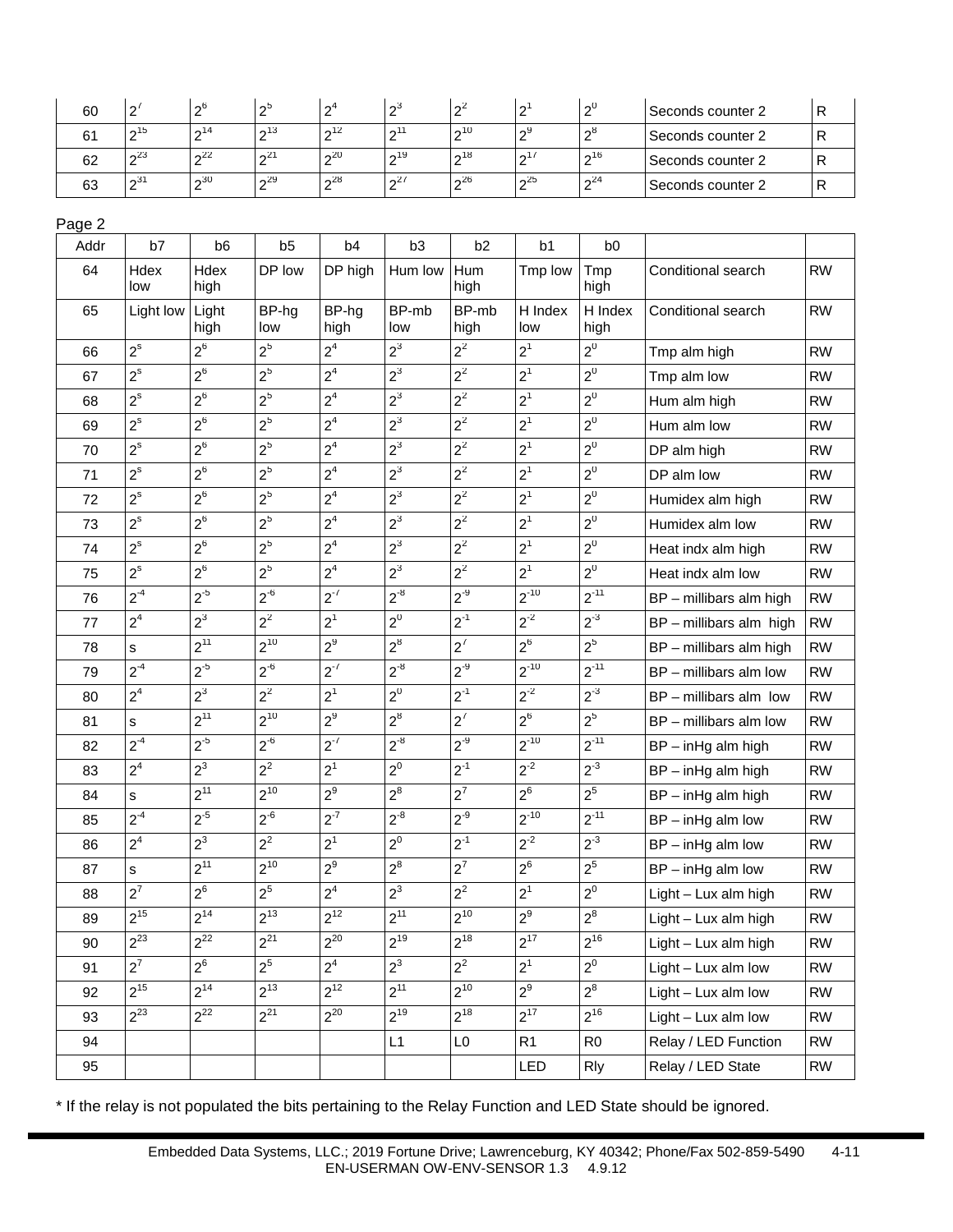#### **Temperature, Humidity, Dew Point, Humidex and Heat Index**

These values are stored in 2 bytes of data on page 1 with the least significant byte first (LSB). They are stored as a 16-bit two's complement number. The most significant bit defines whether the number will be negative (1) or positive (0). Readings can be calculated taking the given value and dividing the number by 16. For example, if F8FFh (LSB) was read the value could be calculated as such:

F8FFh (LSB) = FFF8h (MSB)<br>1111 1111 1111 1000 (binary) = FFF8h Converting from hex to binary 1111 1111 1111 1000 (binary) = FFF8h Converting from heating from heating from heating from heating data 0000 0000 0000 0111 **Invertitude of the United States of the United States of the United States of the United States of the United States of the United States of the United States of the United States of the United States** 0000 0000 0000 1000<br>0000 0000 0000 1000 = 0008h = 8 (decimal) decimal and the converting to decimal 0000 0000 0000 1000 = 0008h = 8 (decimal)  $8/16$  (decimal) = 0.5 8/16 (decimal) = 0.5 extending to the control of the control of the Divide by 16 (decimal) -0.5 extending of the control of the control of the control of the control of the control of the control of the control of the cont

Apply sign designated by most significant bit

| Value      | Digital Output MSB (binary) | Digital Output MSB (hex) |
|------------|-----------------------------|--------------------------|
| $+125$     | 0000 0111 1101 0000         | 07D0h                    |
| $+85$      | 0000 0101 0101 0000         | 0550h                    |
| $+25.0625$ | 0000 0001 1001 0001         | 0191h                    |
| $+10.125$  | 0000 0000 1010 0010         | 00A2h                    |
| $+0.5$     | 0000 0000 0000 1000         | 0008h                    |
| 0          | 0000 0000 0000 0000         | 0000h                    |
| $-0.5$     | 1111 1111 1111 1000         | FFF <sub>8h</sub>        |
| $-10.125$  | 1111 1111 0101 1110         | FF <sub>5Eh</sub>        |
| $-25.0625$ | 1111 1110 0110 1111         | FE6Fh                    |
| -40        | 1111 1101 1000 0000         | FD80h                    |

#### **Alarms**

Alarm values for temperature, humidity, dew point, humidex, and heat index are programmed as signed integers, 1 byte in length. They are stored in non-volatile memory from byte 66 to 75.

Barometric pressure alarms are stored in a 24-bit twos complement format with the least significant byte first (LSB), between memory locations 76 to 81. The most significant bit defines whether the number will be negative (1) or positive (0). Alarms can be calculated taking the given value and dividing the number by 2048. For example, if 00FCFFh (LSB) was read the value could be calculated as such:

| $00FCFFh$ (LSB) = FFFC00h (MSB)<br>1111 1111 1111 1100 0000 0000 (binary) = FFCF00h<br>0000 0000 0000 0011 1111 1111<br>0000 0000 0000 0100 0000 0000<br>$0000 0000 0000 0100 0000 0000 = 400h = 1024$ (decimal)<br>$1024/2048$ (decimal) = $0.5$<br>$-0.5$ |                               | Converting LSB to MSB<br>Converting from hex to binary<br>Inverting data<br>Add 1<br>Converting to decimal<br>Divide by 2048 (decimal) | Apply sign designated by most significant bit |
|-------------------------------------------------------------------------------------------------------------------------------------------------------------------------------------------------------------------------------------------------------------|-------------------------------|----------------------------------------------------------------------------------------------------------------------------------------|-----------------------------------------------|
| Alarm                                                                                                                                                                                                                                                       | Digital Output MSB (binary)   |                                                                                                                                        | Digital Output MSB (hex)                      |
| $+800$                                                                                                                                                                                                                                                      | 0001 1001 0000 0000 0000 0000 |                                                                                                                                        | 190000h                                       |
| $+85$                                                                                                                                                                                                                                                       | 0000 0010 1010 1000 0000 0000 |                                                                                                                                        | 02A800h                                       |
| $+25.0625$                                                                                                                                                                                                                                                  | 0000 0000 1100 1000 1000 0000 |                                                                                                                                        | C80080h                                       |
| $+10.125$                                                                                                                                                                                                                                                   | 0000 0000 0101 0001 0000 0000 |                                                                                                                                        | 005100h                                       |
| $+0.5$                                                                                                                                                                                                                                                      | 0000 0000 0000 0100 0000 0000 |                                                                                                                                        | 000400h                                       |
| 0                                                                                                                                                                                                                                                           | 0000 0000 0000 0000 0000 0000 |                                                                                                                                        | 000000h                                       |
| $-0.5$                                                                                                                                                                                                                                                      | 1111 1111 1111 1100 0000 0000 |                                                                                                                                        | FFFC00h                                       |
| $-10.125$                                                                                                                                                                                                                                                   | 1111 1111 1010 1111 0000 0000 |                                                                                                                                        | FFAF00h                                       |
| $-200$                                                                                                                                                                                                                                                      | 1111 1001 1100 0000 0000 0000 |                                                                                                                                        | F9C000h                                       |
|                                                                                                                                                                                                                                                             |                               |                                                                                                                                        |                                               |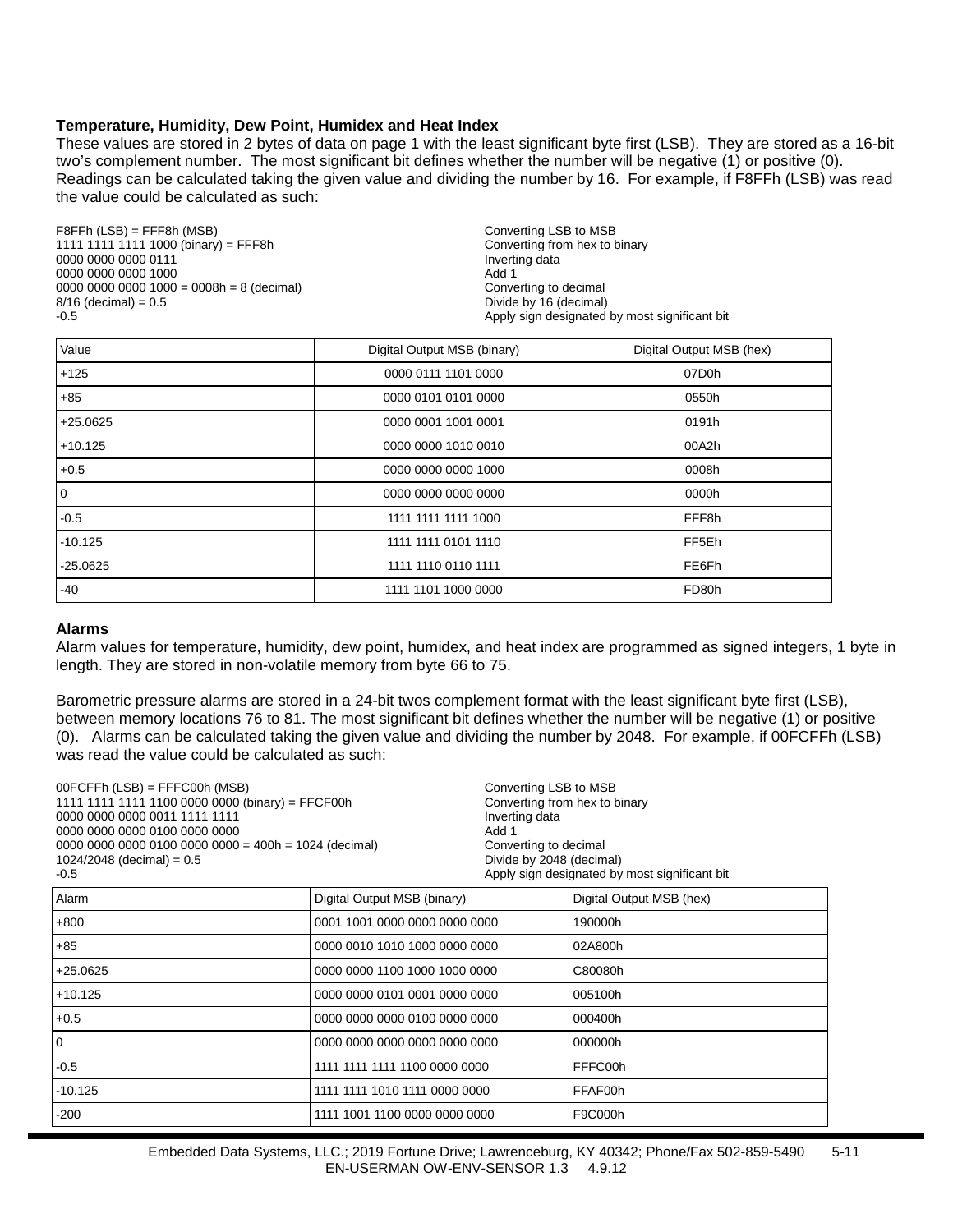Light alarms are stored in a 24-bit unsigned integer format. See memory locations 88 to 93.

#### **Alarm States**

Alarms are calculated every time a reading is made from a sensor, which is every second for barometric pressure and humidity, every 250ms for light and every 2 seconds for temperature. If the reading is above the high alarm value, the corresponding high alarm bit is set, and if the reading is below the low alarm value, the low alarm bit is set. Alarm bits can only be cleared by sending the clear alarms command (0x33), which clears all alarm bits. No provision is made to clear individually selected alarm bits.

#### **Conditional Search**

The device will respond to the conditional search command from a master if any or all of the conditional search bits are set. The conditional search bits are set when an alarm becomes active and are cleared only under program control, by writing to the appropriate bit(s) at locations 64 and 65.

#### **Seconds Counters**

These 32 bit counters (bytes 56 to 63) are set to zero at power up and increment approximately once per second.

#### **Relay and LED**

The relay and LED may operate in any of the following modes:

| Mode                                                           | Bit L1 (LED) or R1 (Relay) | Bit L0 (LED) or R0 (Relay) |
|----------------------------------------------------------------|----------------------------|----------------------------|
| (0) On with any alarm, off if no alarms active*                |                            |                            |
| (1) On with any alarm, off when clear alarms command received* |                            |                            |
| (2) On and Off under command using State bit (address 95)      |                            |                            |
| (3) Always off                                                 |                            |                            |

\* Mode 0 and 1 uses hysteresis to avoid rapid changes in the LED and/or relay. The parameter is in alarm when it is greater than (high alarm) or less than (low alarm) the threshold value. It moves out of alarm when it is less than (high alarm) or greater than (low alarm) the threshold value plus the hysteresis:

- Temperature 1°C
- Humidity  $-1$  %
- Dew Point 1°C
- Humidex 1°C
- Heat Index 1°C
- BP, millibars  $-1$
- BP, inHg (inches of mercury)  $-0.1$
- $Light 10$  lux

The state of the LED is stored in non-volatile memory and is restored at power-up. Since the relay is latching, its state remains the same, even when power is removed.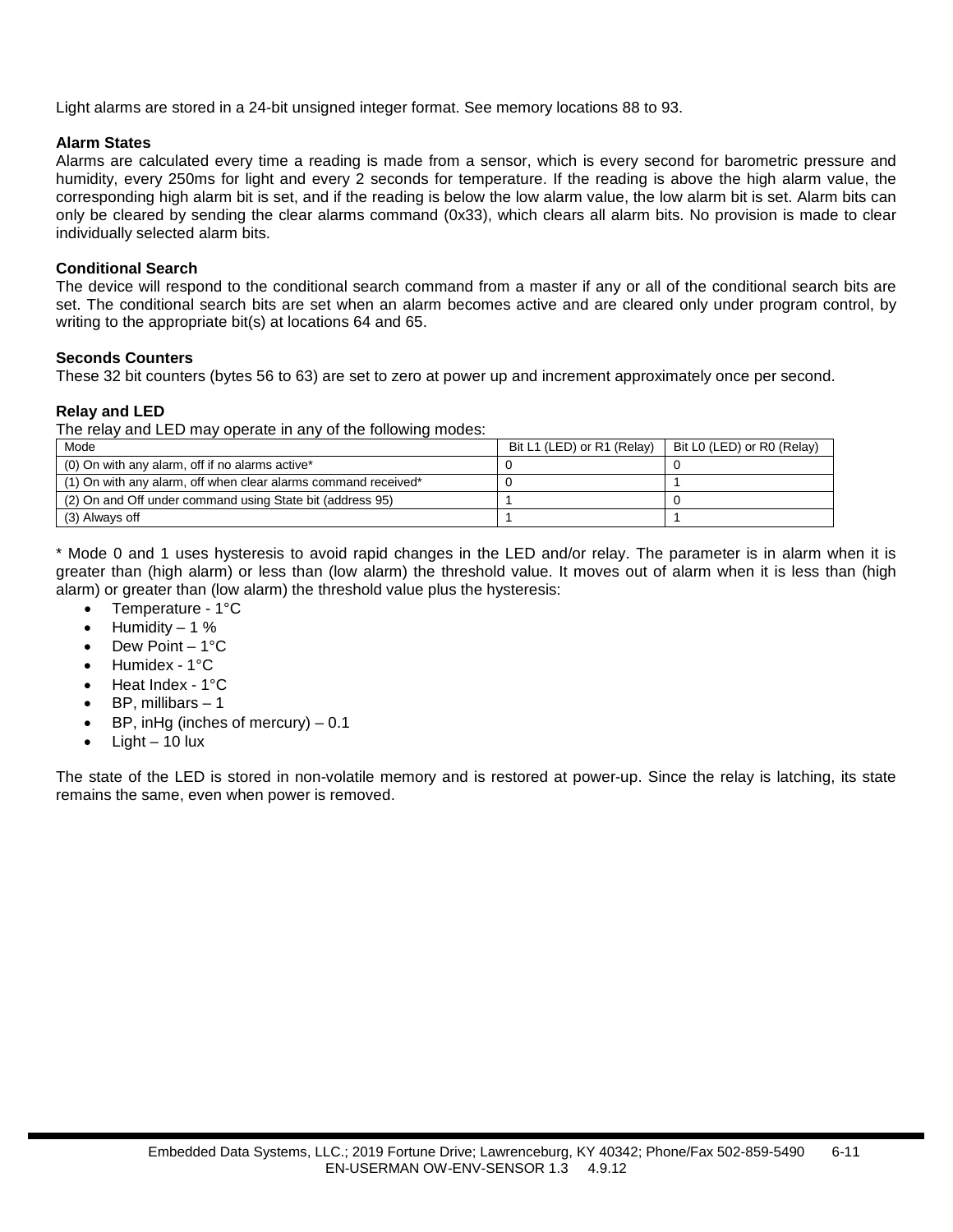## **1-WIRE COMMUNICATIONS**

The device communicates via 1-wire at standard speed only; overdrive is not supported. All memory pages are 32 bytes, CRC16 and a 32 byte scratchpad is used to write data to the device.

#### **ROM Commands**

After the bus master has detected a presence pulse, it can issue a ROM command. These commands operate on the unique 64-bit ROM codes of each slave device and allow the master to single out a specific device if many are present on the 1-Wire bus. These commands also allow the master to determine how many and what types of devices are present on the bus or if any device has experienced an alarm condition. There are five ROM commands, and each command is 8 bits long. The ROM commands function the same as on other 1-wire devices. The master device must issue an appropriate ROM command before issuing a function command.

#### **Alarm Search ROM – 0xEC**

The operation of this command is identical to the operation of the Search ROM command except that only slaves with a set conditional search flag (bytes 64 and 65) will respond. This command allows the master device to determine if any EDS Environmental Sensor is in an alarm. After every Alarm Search cycle (i.e., Alarm Search command followed by data exchange), the bus master must return to Step 1 (Initialization) in the transaction sequence. See the Operation—Alarm Signaling section for an explanation of alarm flag operation.

#### **Search ROM – 0xF0**

When a system is initially powered up, the master must identify the ROM codes of all slave devices on the bus, which allows the master to determine the number of slaves and their device types. The master learns the ROM codes through a process of elimination that requires the master to perform a Search ROM cycle (i.e., Search ROM command followed by data exchange) as many times as necessary to identify all of the slave devices. If there is only one slave on the bus, the simpler Read ROM command (see below) can be used in place of the Search ROM process. For a detailed explanation of the Search ROM procedure, refer to the iButton® Book of Standards at [www.maxim-ic.com/ibuttonbook.](http://www.maxim-ic.com/ibuttonbook) After every Search ROM cycle, the bus master must return to Step 1 (Initialization) in the transaction sequence.

#### **Match ROM – 0x55**

The match ROM command followed by a 64-bit ROM code sequence allows the bus master to address a specific slave device on a multi-drop or single-drop bus. Only the slave that exactly matches the 64-bit ROM code sequence will respond to the function command issued by the master; all other slaves on the bus will wait for a reset pulse.

#### **Skip ROM – 0xCC**

The master can use this command to address all devices on the bus simultaneously without sending out any ROM code information. For example, the master can clear all alarming EDS Environmental Sensors on the bus perform simultaneous clearing of alarms by issuing a Skip ROM command followed by a Clear alarms [0x33] command.

Note that the Read Scratchpad [0xAA] command can follow the Skip ROM command only if there is a single slave device on the bus. In this case, time is saved, by allowing the master to read from the slave without sending the device's 64-bit ROM code. A Skip ROM command followed by a Read Scratchpad command will cause a data collision on the bus if there is more than one slave since multiple devices will attempt to transmit data simultaneously.

#### **Read ROM – 0x33**

This command can only be used when there is one slave on the bus. It allows the bus master to read the slave's 64-bit ROM code without using the Search ROM procedure. If this command is used when there is more than one slave present on the bus, a data collision will occur when all the slaves attempt to respond at the same time.

#### **Memory / Control Commands**

Write scratchpad – 0x0F Read scratchpad – 0xAA Copy scratchpad – 0x55 Read memory no CRC – 0xF0 Read memory with CRC – 0xA5 Clear alarms – 0x33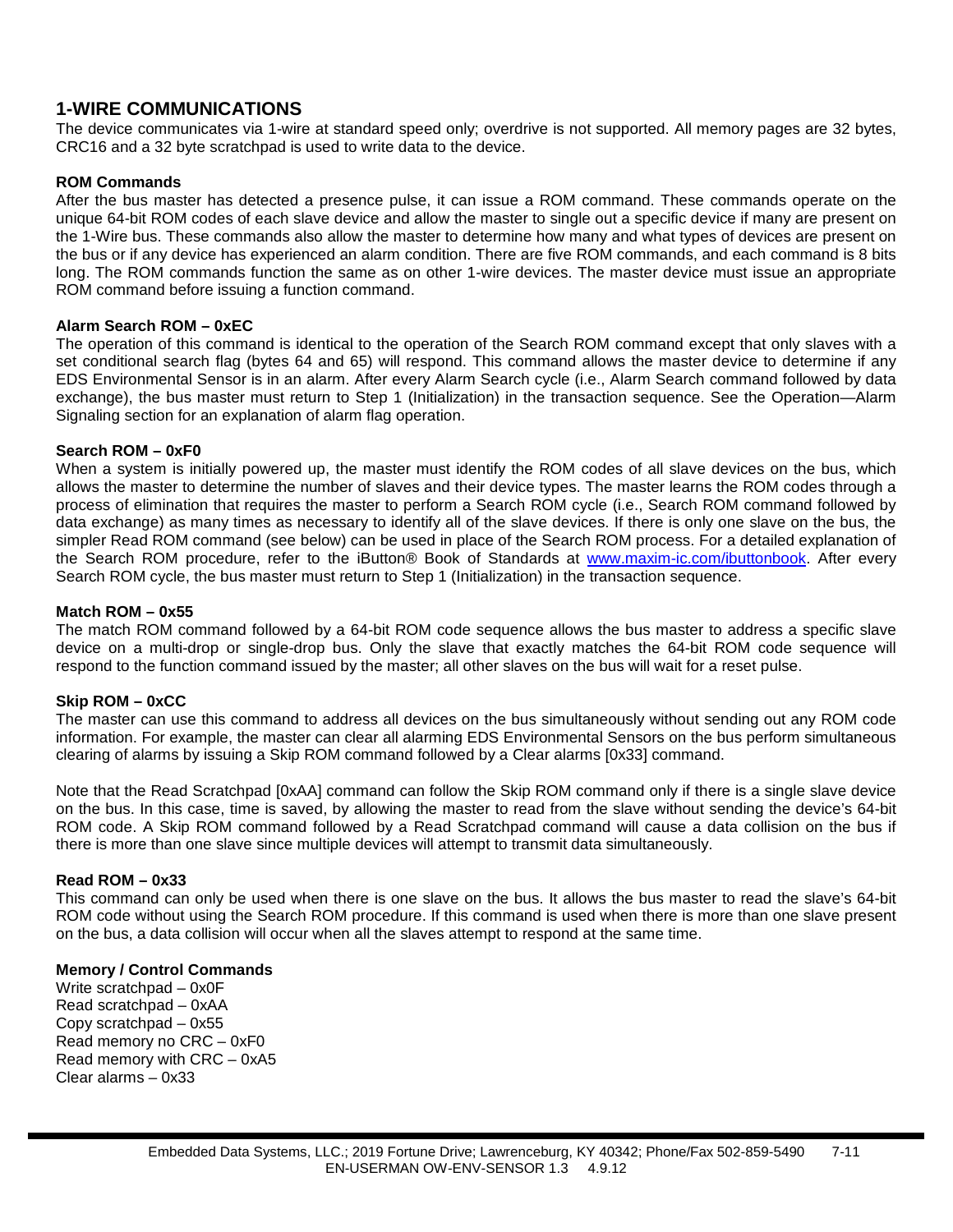#### **Write Scratchpad – 0x0F**

After issuing the Write Scratchpad command, the master must first provide the 2-byte target address, followed by the data to be written to the scratchpad. The data will be written to the scratchpad starting at the byte offset (T4:T0). The ending offset (E4:E0) will be the byte offset at which the master stops writing data. Only full data bytes are accepted. If the last data byte is incomplete, its content will be ignored.

When executing the Write Scratchpad command, the CRC generator inside the EDS Environmental Sensor calculates a CRC of the entire data stream, starting at the command code and ending at the last data byte sent by the master. This CRC is generated using the CRC16 polynomial by first clearing the CRC generator and then shifting in the command code (0Fh) of the Write Scratchpad command, the Target Addresses TA1 and TA2 as supplied by the master and all the data bytes. The master may end the Write Scratchpad command at any time. However, if the ending offset is 11111b, the master may send 16 read time slots and will receive an inverted CRC16 generated by the EDS Environmental Sensor.

#### **Read Scratchpad – 0xAA**

This command is used to verify scratchpad data and target address. After issuing the Read Scratchpad command, the master begins reading. The first 2 bytes will be the target address. The next byte will be the ending offset/data status byte (E/S) followed by the scratchpad data beginning at the byte offset (T4:T0). Regardless of the actual ending offset, the master may read data until the end of the scratchpad after which it will receive an inverted CRC16 of the command code, Target Addresses TA1 and TA2, the E/S byte, and the scratchpad data starting at the target address. After the CRC is read, the bus master will read logical 1s from the EDS Environmental Sensor until a reset pulse is issued.

#### **Copy Scratchpad – 0x55**

This command is used to copy data from the scratchpad to the writable memory sections. Applying Copy Scratchpad to the Relay/LED State Byte can control the relay and/or LED provided that functionality has been enabled (see Relay and LED section for details). After issuing the Copy Scratchpad command, the master must provide a 3-byte authorization pattern, which can be obtained by reading the scratchpad for verification. This pattern must exactly match the data contained in the three address registers (TA1, TA2, E/S, in that order). A pattern of alternating 1s and 0s will be transmitted after the data has been copied until the master issues a reset pulse.

The data to be copied is determined by the three address registers. The scratchpad data from the beginning offset through the ending offset will be copied, starting at the target address. Anywhere from 1 to 32 bytes may be copied to memory with this command.

#### **Read Memory no CRC – 0xF0**

The Read Memory command may be used to read the entire memory. After issuing the command, the master must provide the 2-byte target address. After the 2 bytes, the master reads data beginning from the target address and may continue until the end of memory, at which point logic 0s will be read. It is important to realize that the target address registers will contain the address provided. The ending offset/data status byte is unaffected.

To safeguard data in the 1-Wire environment when reading and to simultaneously speed up data transfers, it is recommended to make use of the Read Memory with CRC (0xA5) whenever possible. The 16-bit CRC ensures rapid, error-free data transfers that eliminate having to read a page multiple times to verify whether if the received data is correct.

#### **Read Memory with CRC – 0xA5**

The Read Memory with CRC command works essentially the same way as the simple Read Memory, except for the 16-bit CRC that the EDS Environmental Sensor generates and transmits following the last data byte of a memory page.

After having sent the command code of the Read Memory with CRC command, the bus master sends a 2-byte address (TA1 = T7:T0, TA2 = T15:T8) that indicates a starting byte location. With the subsequent read data time slots the master receives data from the EDS Environmental Sensor starting at the initial address and continuing until the end of a 32-byte page is reached. At that point the bus master will send 16 additional read data time slots and receive an inverted 16-bit CRC. With subsequent read data time slots the master will receive data starting at the beginning of the next page followed again by the inverted CRC for that page. This sequence will continue until the bus master resets the device.

With the initial pass through the Read Memory with CRC flow, the 16-bit CRC value is the result of shifting the command byte into the cleared CRC generator followed by the 2 address bytes and the contents of the data memory. Subsequent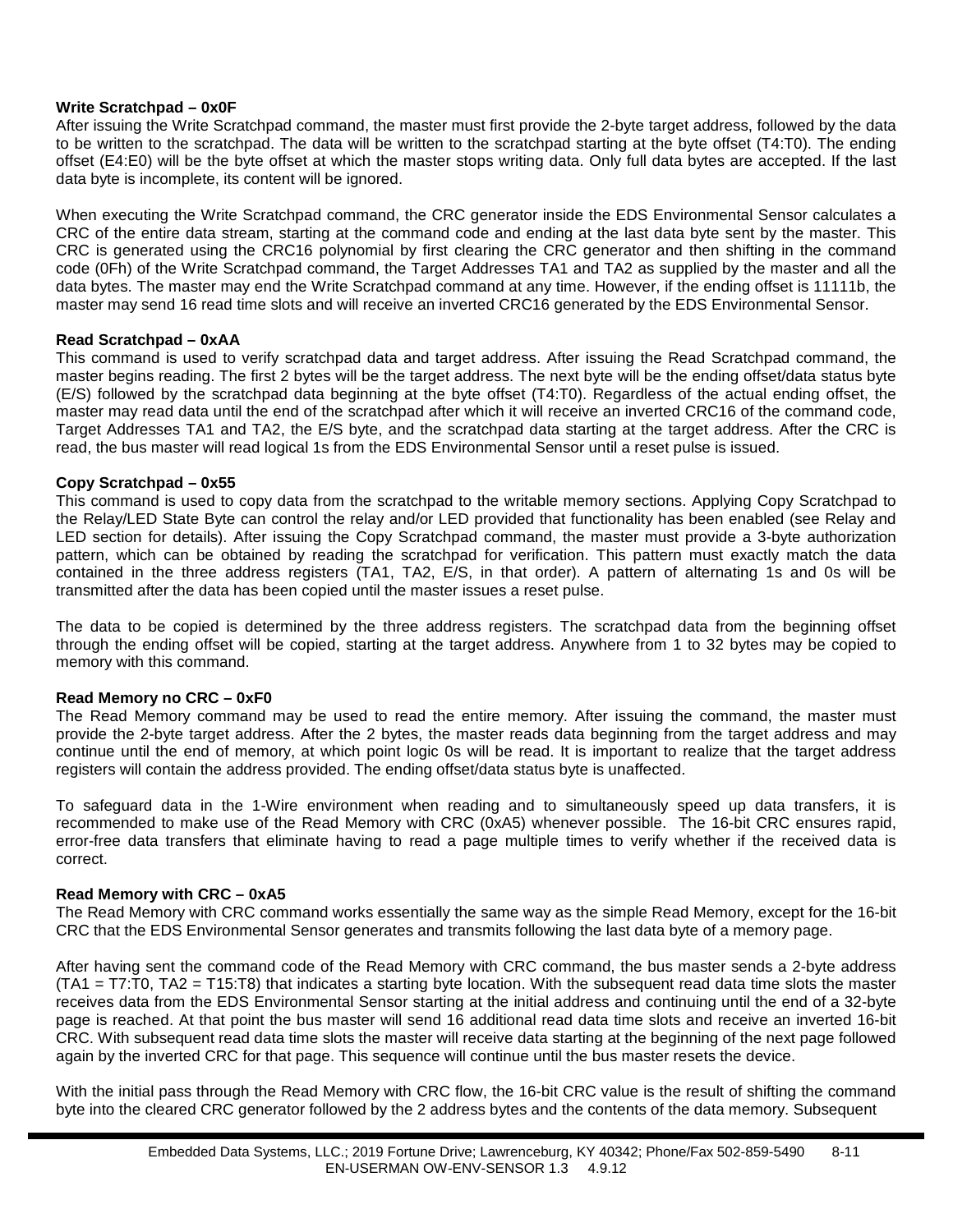passes through the Read Memory with CRC flow will generate a 16-bit CRC that is the result of clearing the CRC generator and then shifting in the contents of the data memory page. After the 16-bit CRC of the last page is read, the bus master will receive logical 0s from the EDS Environmental Sensor until a reset pulse is issued.

#### **Clear Alarms – 0x33**

The Clear Alarms command is used to set all bits at bytes 54 and 55 to 0. The clearing the alarms has the ability to effect relay state, and LED state depending on the configuration. Additional information on the possible effects is available in *Relay and LED* and/or *Conditional Search* sections of the manual.

#### **Family Code**

The family code is 0x7E.

#### **Tag**

The tag provides identification for each EDS device type. It consists of three parts: the description, followed by the firmware version number and then the device ID number. The description is the product name as an ASCII text string; i.e. EDS0064 XXXXXX. The firmware version is a 2 byte number provided in BCD format, LSB first. For example: 0x36,0x01 represents the firmware version 1.36. The 2 byte device ID uniquely identifies this device from others with the same family code. This is also presented in BCD format, LSB first. Therefore 0x64,0x00 represents Device ID 0064. The device ID portion of the tag is duplicated at the beginning of the next page so that the user can read one page and retrieve all necessary information to work with the device.

| ഹാ     | Ω         | $\sim$ | $\Omega$            | ഹ               | $\sim$    | ົ               | $\mathbf{C}^{0}$ | Version, low  |
|--------|-----------|--------|---------------------|-----------------|-----------|-----------------|------------------|---------------|
| n<br>ഹ | Ω         | $\sim$ | $\sim$              | $\sqrt{2}$<br>ഹ | $\sim$    | ⌒               | $\mathbf{v}^0$   | Version, high |
| $\sim$ | ინ        | ഹ      | $\mathsf{\Omega}^4$ | $\sim$<br>റാ    | $\sim$    | ⌒               | $\sim 0$         | ID, low       |
| 215    | $\sim$ 14 | 213    | 2 <sup>12</sup>     | 0.11            | $\sim$ 10 | $\mathcal{D}^9$ | റ്റ്             | ID, high      |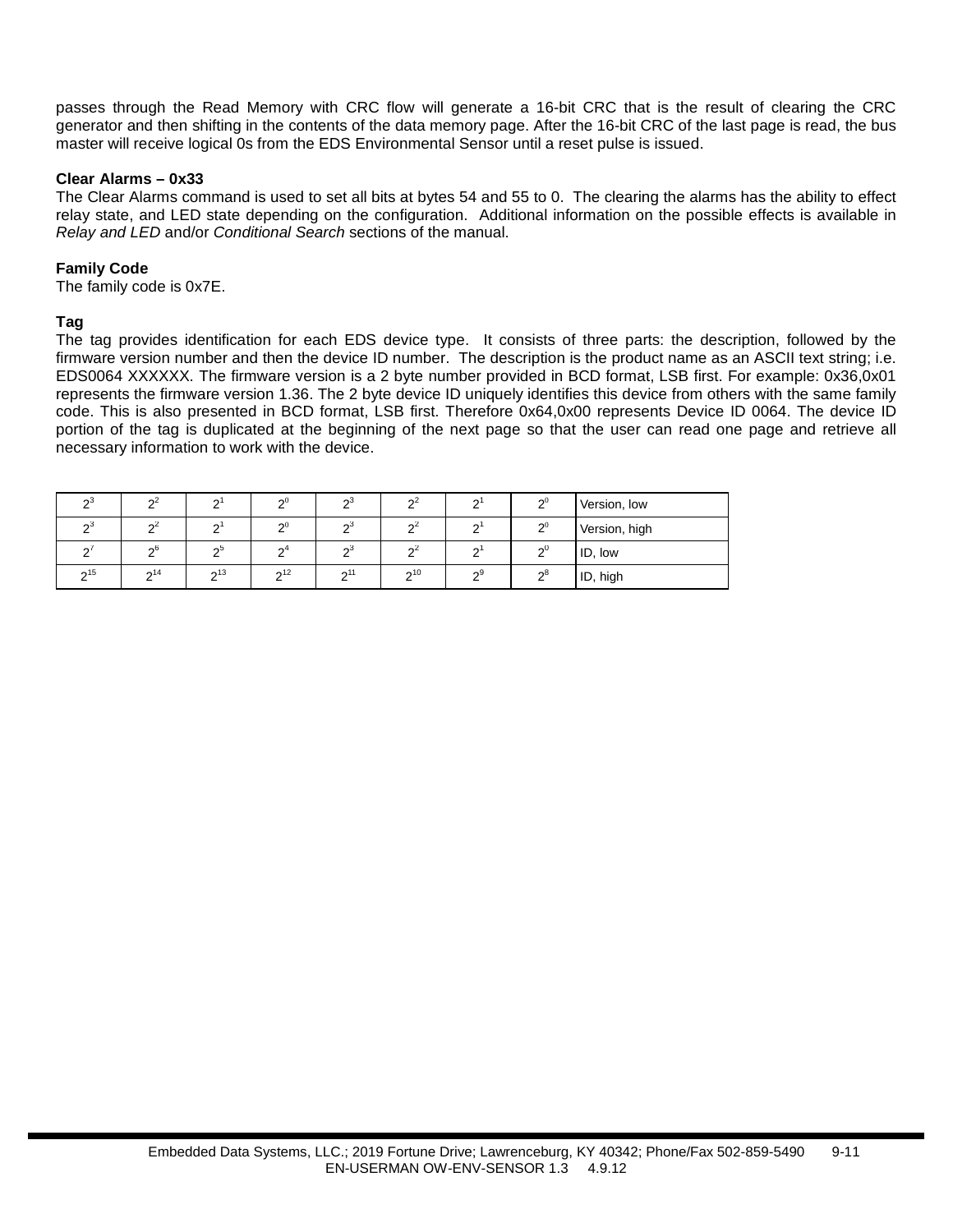## **EDS ENVIRONMENTAL SENSOR IDS**

| <b>TAG ID</b>  | Tag Hex | Tag Bin (LSB first) | Features                                         |
|----------------|---------|---------------------|--------------------------------------------------|
| EDS0064        | 0064    | 0110 0100 0000 0000 | Temp with relay                                  |
| EDS0065        | 0065    | 0110 0101 0000 0000 | Temp, humidity                                   |
| EDS0066        | 0066    | 0110 0110 0000 0000 | Temp, barometric pressure                        |
| <b>EDS0067</b> | 0067    | 0110 0111 0000 0000 | Temp, light                                      |
| EDS0068        | 0068    | 0110 1000 0000 0000 | Temp, humidity, barometric pressure<br>and light |

## **SPECIFICATIONS**

| <b>PARAMETER</b>                                  | <b>MIN</b>                   | <b>TYP</b>     | <b>MAX</b>     | <b>UNITS</b> |
|---------------------------------------------------|------------------------------|----------------|----------------|--------------|
| <b>Operating Temperature Range</b>                | $-40$                        |                | 85             | $^{\circ}C$  |
| Temperature Accuracy at -10 to 85°C               | $-0.4$                       | ±0.3           | $+0.4$         | $^{\circ}C$  |
| Temperature Accuracy at -40 to -10°C              | $-0.9$                       |                | 0.9            | °C           |
| <b>Temperature Resolution</b>                     | $\blacksquare$               | 0.0625         | $\blacksquare$ | °C           |
| RH Accuracy: 0% to 80% RH                         | $-3$                         | ±2             | $+3$           | % RH         |
| RH Accuracy: 80% to 100% RH                       | $-4.5$                       | ±3             | $+4.5$         | % RH         |
| Pressure Accuracy: 700 to 1,100 hPa at 0 to 65°C  | $-2.5$                       | ±1             | $+2.5$         | hPa/Millibar |
| Pressure Accuracy: 300 to 700 hPa at 0 to 65°C    | $-3$                         | ±1             | $+3$           | hPa/Millibar |
| Pressure Accuracy: at -20 to 0°C                  | $-4$                         | ±1.5           | $+4$           | hPa/Millibar |
| Pressure Accuracy: 20.67 to 32.48                 | $-0.07$                      | ±0.03          | $+0.07$        | inHg         |
| <b>Measurement Range</b>                          | 300                          |                | 1,100          | hPa/Millibar |
| Maximum Pressure                                  | $\blacksquare$               |                | 10,000         | hPa/Millibar |
| Light Measurement Range                           | 0                            | ä,             | 65535          | Lux          |
| <b>Light Sensitivity</b>                          | $-20$                        | $\blacksquare$ | $+20$          | %            |
| Relay Voltage Rating (DC)                         | $\overline{a}$               | 110            | $\blacksquare$ | Volts        |
| Relay Current Rating (DC)                         |                              | 2              |                | Amps         |
| Relay Switching Power Rating (DC, resistive load) |                              |                | 30             | Watts        |
| Relay Voltage Rating (AC)                         |                              | 125            | $\sim$         | Volts        |
| Relay Current Rating (AC)                         |                              | 2              |                | Amps         |
| Relay Switching Power Rating (AC, resistive load) | $\blacksquare$               | $\blacksquare$ | 62.5           | VA           |
| Supply Voltage                                    | 4                            | -              | 18             | Volts        |
| <b>Active Current</b>                             | $\qquad \qquad \blacksquare$ | 7.5            | $\blacksquare$ | mA           |
| Enclosure Dimensions (L x W x H)                  | 80                           | 80             | 21             | mm           |

| <b>Relay Rating</b> |                   |
|---------------------|-------------------|
| 30 VDC              | 1.0 A (resistive) |
| 110 VDC             | 0.3 A (resistive) |
| 125 VAC             | 0.5 A (resistive) |